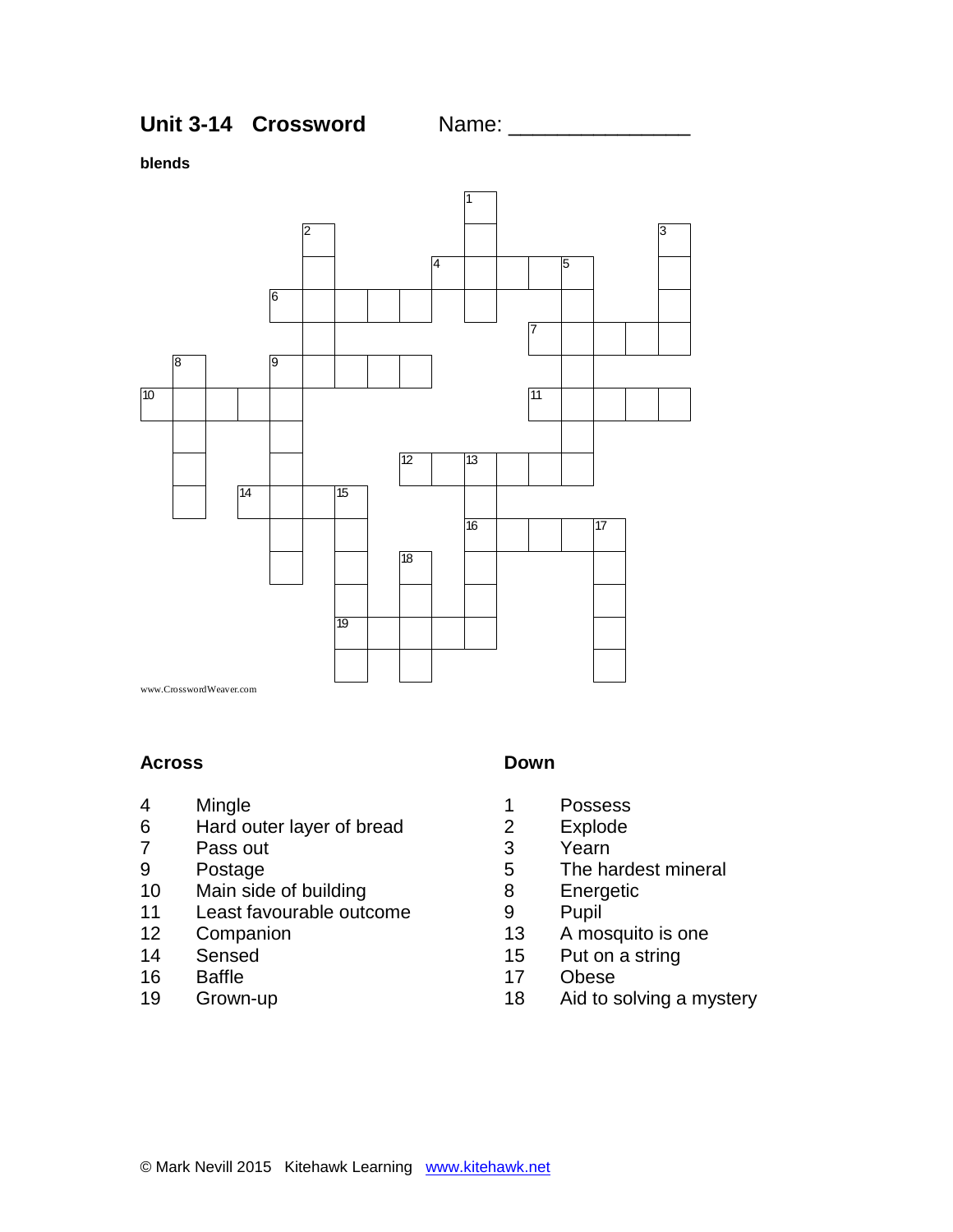## **Unit 3-14 Crossword Solution**



Crossword Solution

Across: 4. blend 6. crust 7. faint 9. stamp 10. front 11. worst 12. friend 14. felt 16. stump 19. adult Down: 1. hold 2. burst 3. want 5. diamond 8. brisk 9. student 13. insect 15. thread 17. plump 18. clue

# **Unit 3-14 Polygon Answers**

Some answers:

(With **T**): ate, eat, mast, meat, meet, past, paste, pat, peat, pest, pet, seat, spate, stamp, **stampede**, steam, steep, tap, tape, tea, team, tee, teem, (23)

(Others without **T**): ape, dam, damp, deem, deep, made, seep, spa, spade, spam, speed, (11)